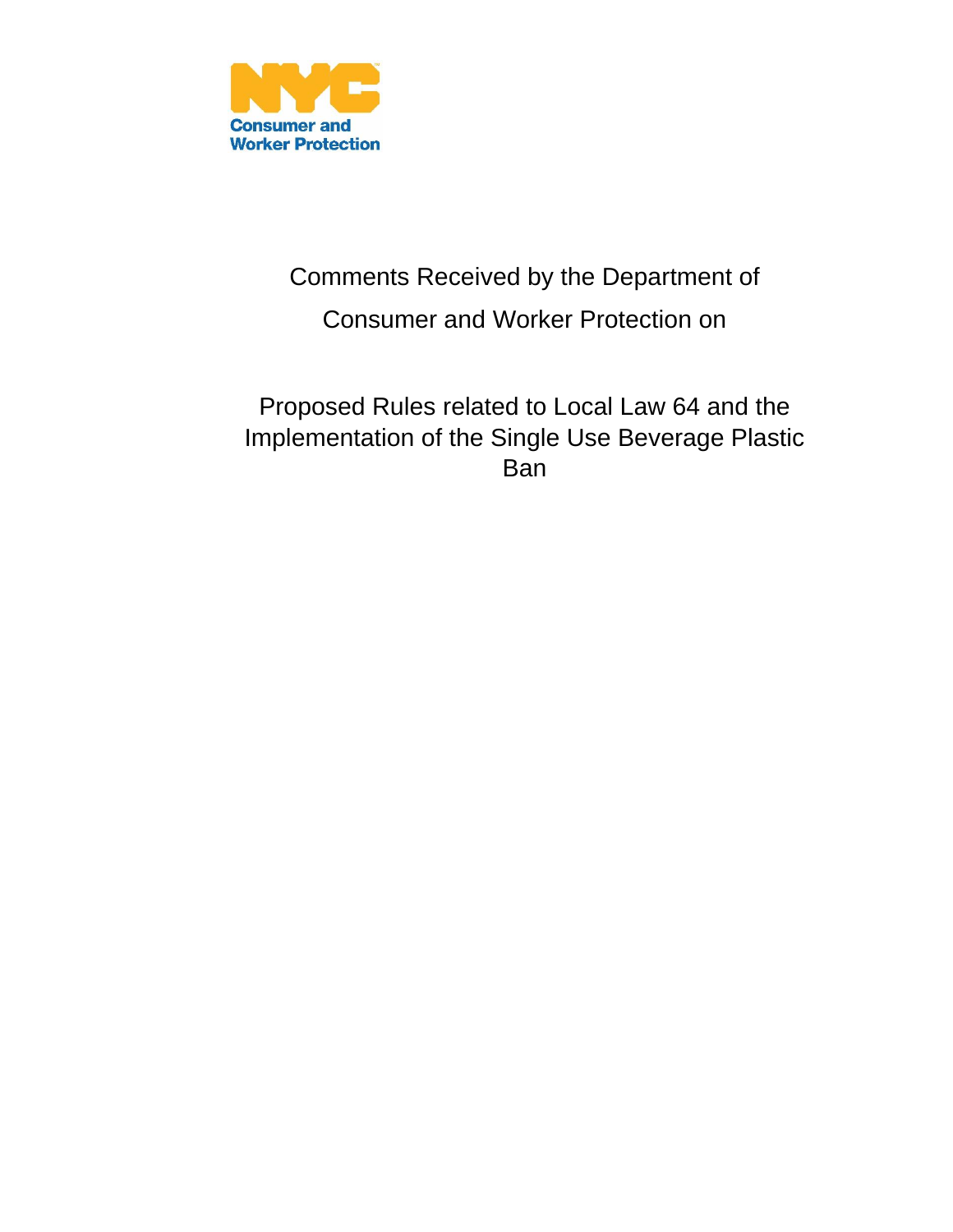IMPORTANT: The information in this document is made available solely to inform the public about comments submitted to the agency during a rulemaking proceeding and is not intended to be used for any other purpose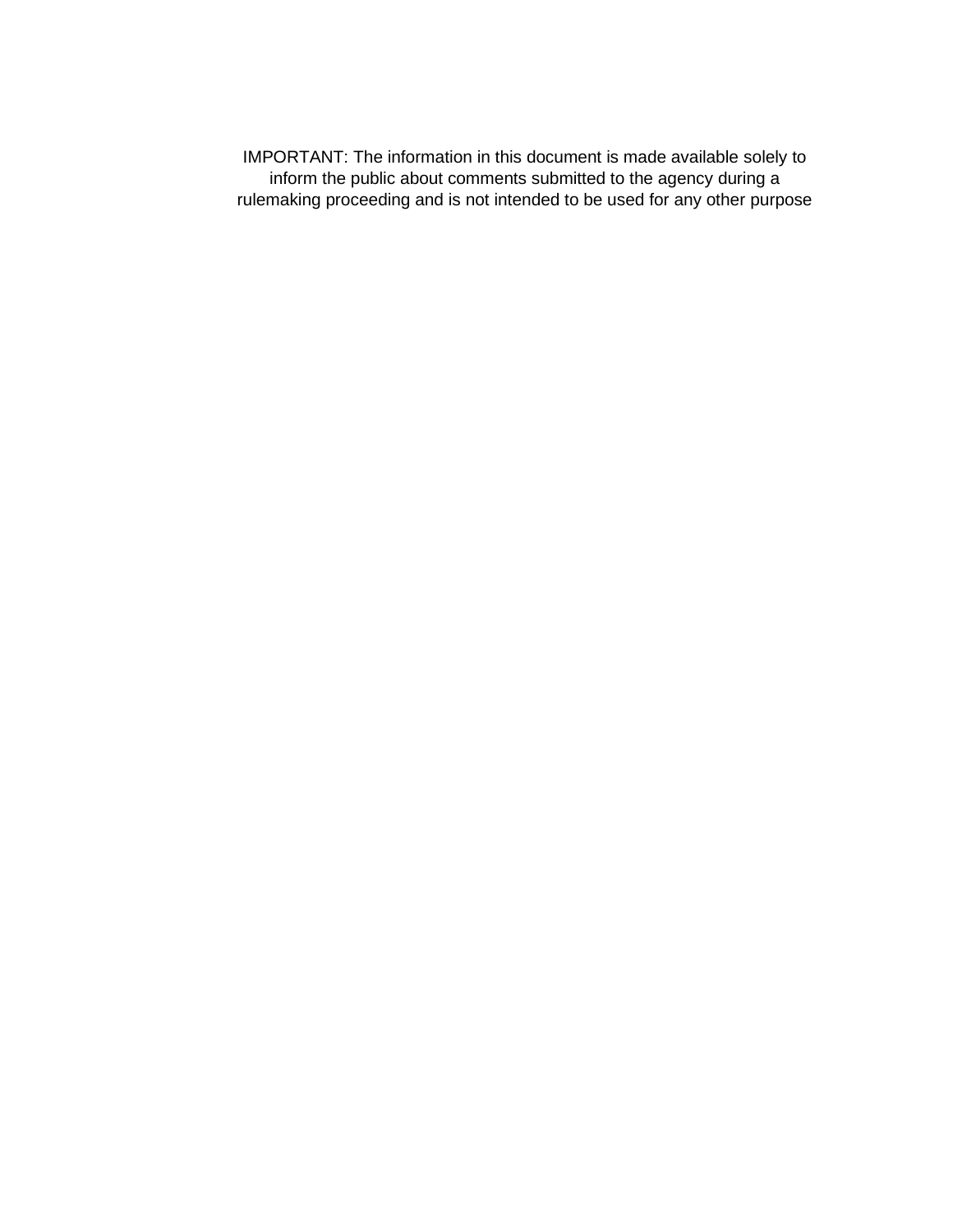

### **Comments on the NYC Department of Consumer and Worker Protection's Proposed New Penalty Schedule to Implement Local Law 64 of 2021**

### **October 13, 2021**

My name is Andrew Rigie and I'm the Executive Director of the New York City Hospitality Alliance, a not- for-profit association representing restaurants and nightlife establishments throughout the five boroughs. Our comments refer to the Department of Consumer and Worker Protection's (DCWP) new penalty schedule implemented by Local Law 64 of 2021, which creates restrictions on single-use plastic beverage straws, beverage stirrers, and beverage splash sticks (collectively, "single-use beverage plastics").

DCWP's proposed rule does not include reference to the local law's provision stating that the Department shall not issue a notice of violation but shall issue a warning for any first violation that occurs before November 1, 2022. We request that this provision be included in the final Rule.

We appreciate DCWP's consideration of our comment. Any questions or concerns, I am reachable at arigie@thenycalliance.org.

Respectfully submitted,

AwRige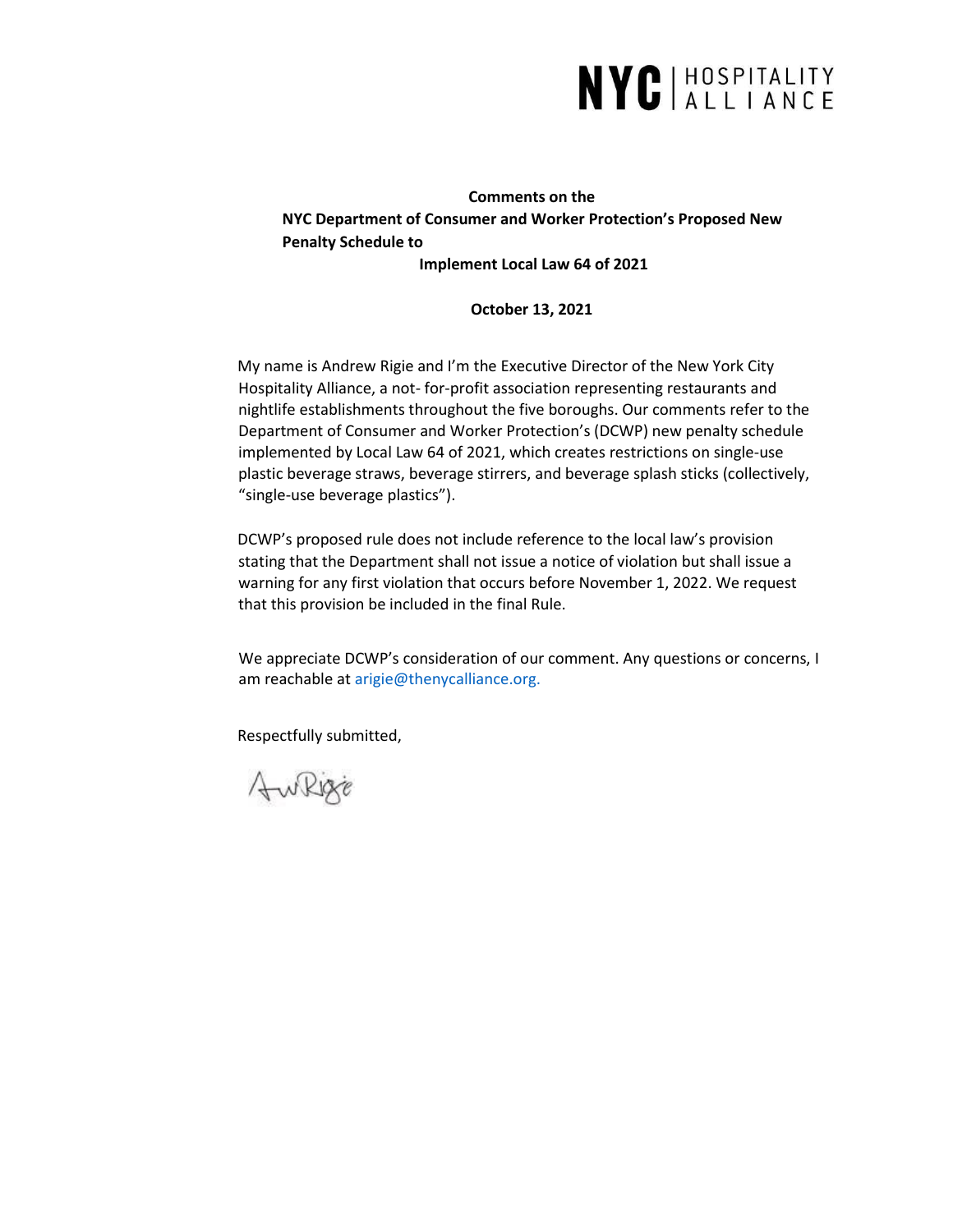Andrew Rigie Executive Director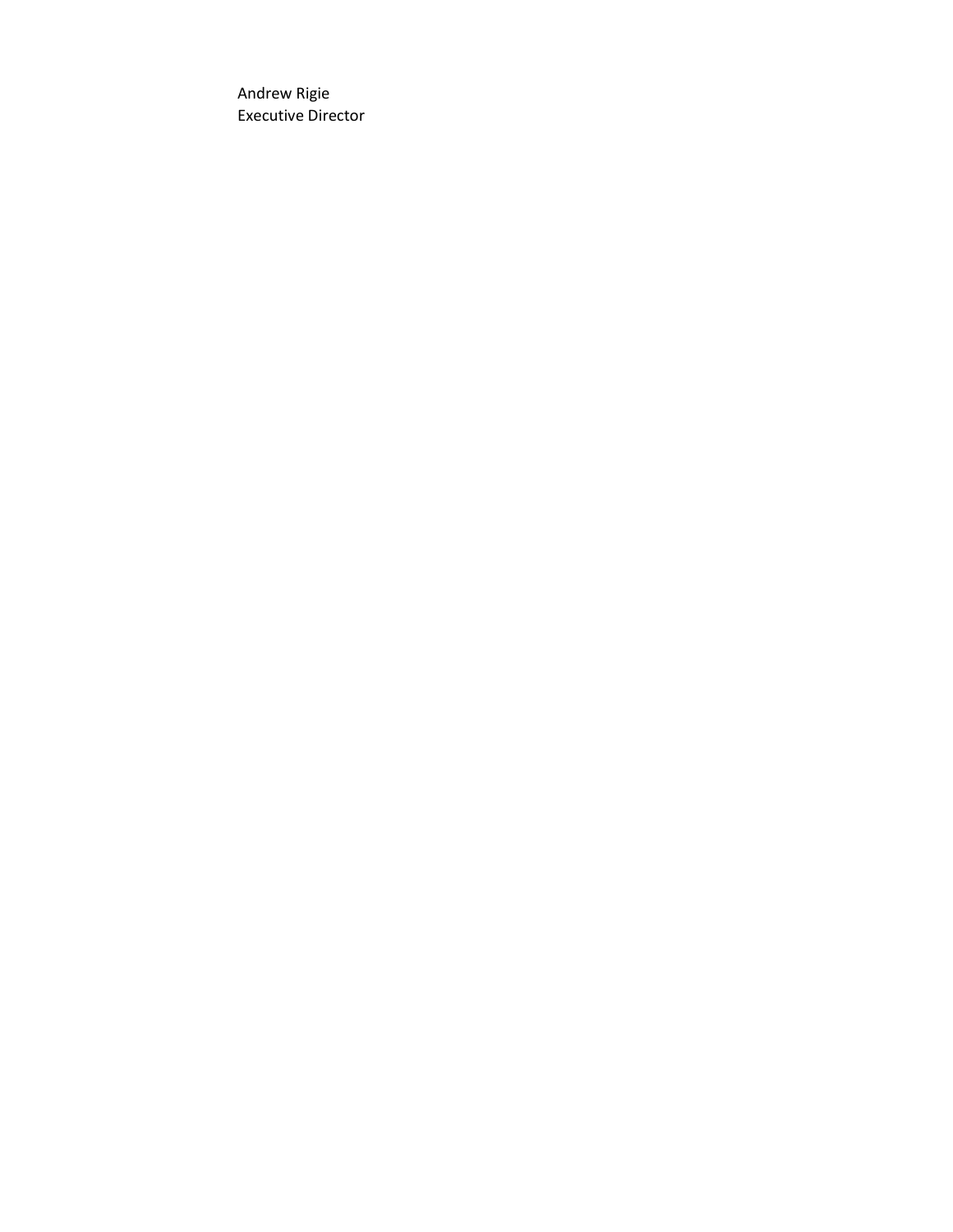#### Dear DCA,

They say we eat a credit cards worth of plastic in a week. Not only are microplastics a health hazard, the fact that plastic is made from petroleum is also cause for alarm. Additionally, straws, because of their shape, cause issues to marine animals. You are likely aware of the many reasons to ban plastic straws, stirrers and splash guards, which is why you have chosen to pass Local Law 64. Thank you!

The main comment we would like to make is that we have put the needs of businesses in front of environmental needs for decades and this has gotten us into the environmental crisis we now face. We cannot continue to prioritize convenience and the cost of doing business over the health and safety of our planet. We support the \$100 to \$400 sliding fine schedule that has been proposed for businesses who violate this ban. We urge the city to educate the public about the ban and offer a way to report offenders. We further ask that NYC educate the public how plastic staws are reserved ONLY for people with disabilities, and this loophole should not be abused by those without disabilities.

 While single-use plastics should be avoided as much as possible, compostable materials also contribute to marine debris and landfill mass if improperly disposed of. We applaud the law for recognizing this by making compostable straws provided upon request for use only on the premises and only if the food service establishment properly separates and disposes of those straws through a contract with a commercial composting vendor. We support an equal penalty for this provision.

Thank you, Jan Thompson, Alrun Steinrueck Plastic-free team @ 350 Brooklyn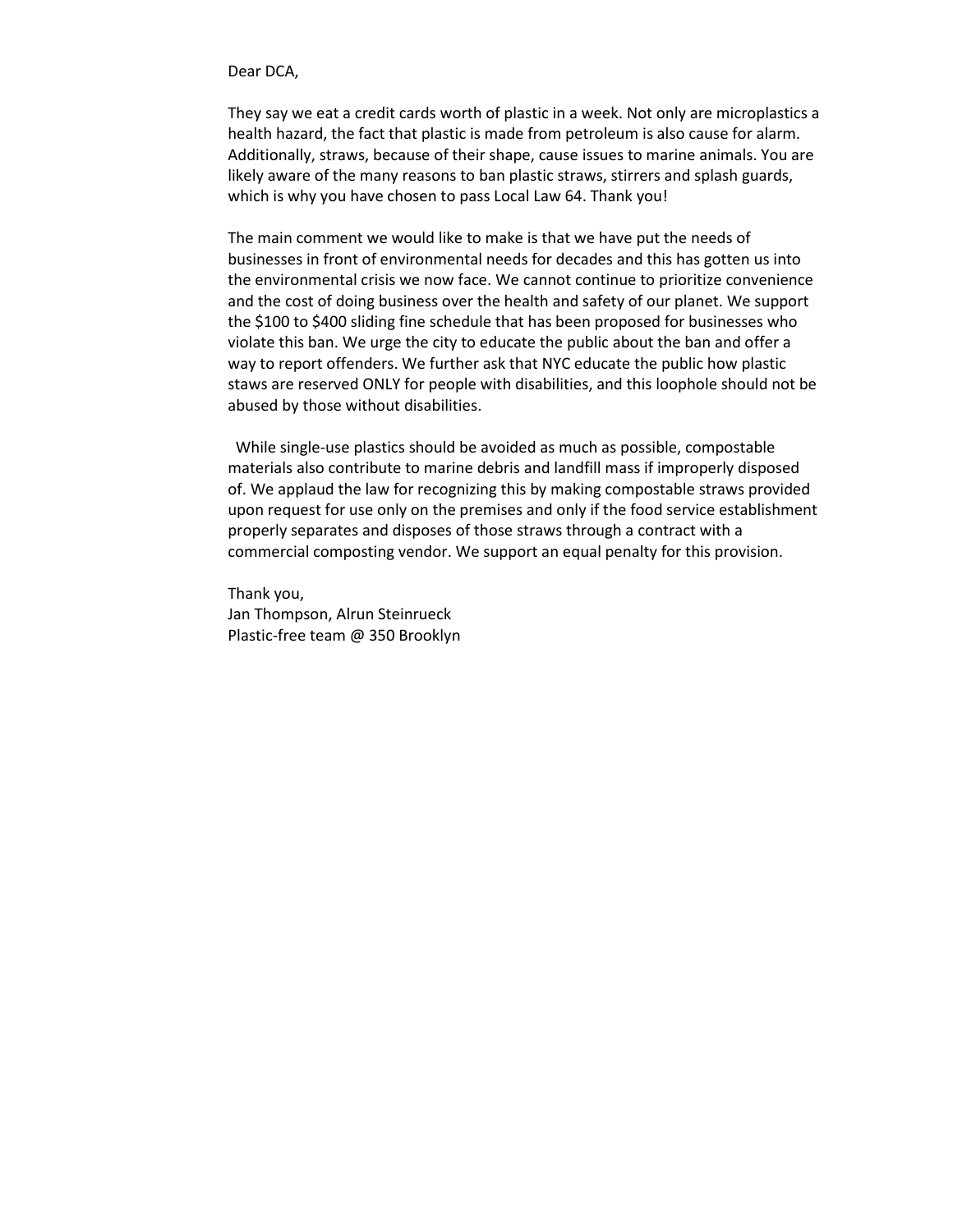### **Online comments**: 2

### • **Eileen Leonard**

I support penalties for single-use beverage plastics. The City needs to do a better job than what the State has done on the plastic bag ban which is not sufficiently being enforced. Instead, multiple City government agencies must immediately begin a comprehensive public education campaign to inform citizens and every business that is covered by the law of these provisions. The City must do extensive public outreach to all food service establishments in the City prior to this November via printed letters, emails, phone calls, trade press outreach, newspaper placements, social media announcements, and more. They must inform the public, announcing the forthcoming changes via print and online media, social media, and more. The new law is easy to understand: Food service establishments may not give customers a single-use plastic beverage straw, beverage stirrer, or beverage splash guard unless the customer specifically requests one.

Comment added October 3, 2021 10:39am

### • **Joshua Spodek**

As a New York resident since the 1980s I have seen litter and garbage skyrocket, especially in recent years. I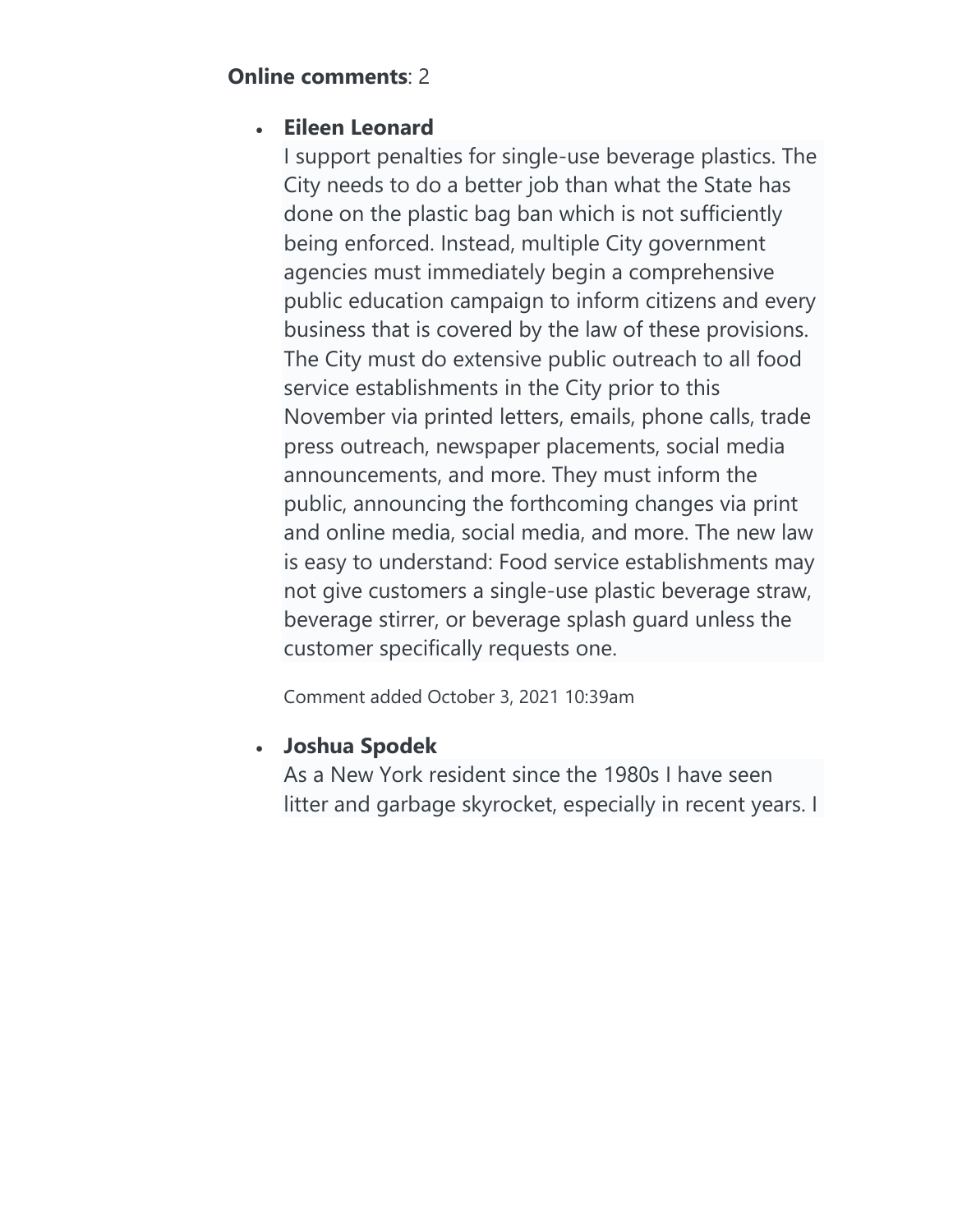remember decades ago a lot of litter, but not things that took millennia to break down, poisonous the whole time. Their manufacture didn't heat the globe as much as drilling fossil fuels.

Please see the videos and images I made of the dire situation, how much litter is on our streets, overwhelmingly beverage plastic.

– [https://joshuaspodek.com/another-morning-walk](https://joshuaspodek.com/another-morning-walk-seeing-litter-in-my-neighborhood)[seeing-litter-in-my-neighborhood](https://joshuaspodek.com/another-morning-walk-seeing-litter-in-my-neighborhood)

– [https://joshuaspodek.com/pride-destroyed-the-park](https://joshuaspodek.com/pride-destroyed-the-park-washington-square-park-after-a-parade)[washington-square-park-after-a-parade](https://joshuaspodek.com/pride-destroyed-the-park-washington-square-park-after-a-parade)

– [https://joshuaspodek.com/video-whats-wrong-with](https://joshuaspodek.com/video-whats-wrong-with-new-york-city)[new-york-city](https://joshuaspodek.com/video-whats-wrong-with-new-york-city)

Note this morning's news on France banning plastic nationwide starting this January: [https://www.france24.com/en/europe/2021101](https://www.france24.com/en/europe/20211011-france-to-ban-plastic-packaging-for-fruit-and-vegetables-from-january-2022) [1-france-to-ban-plastic-packaging-for-fruit-and](https://www.france24.com/en/europe/20211011-france-to-ban-plastic-packaging-for-fruit-and-vegetables-from-january-2022)[vegetables-from-january-2022](https://www.france24.com/en/europe/20211011-france-to-ban-plastic-packaging-for-fruit-and-vegetables-from-january-2022)

New York City could lead the world. Banning cigarettes was predicted to hurt business but it helped, as did pedestrianizing Times Square.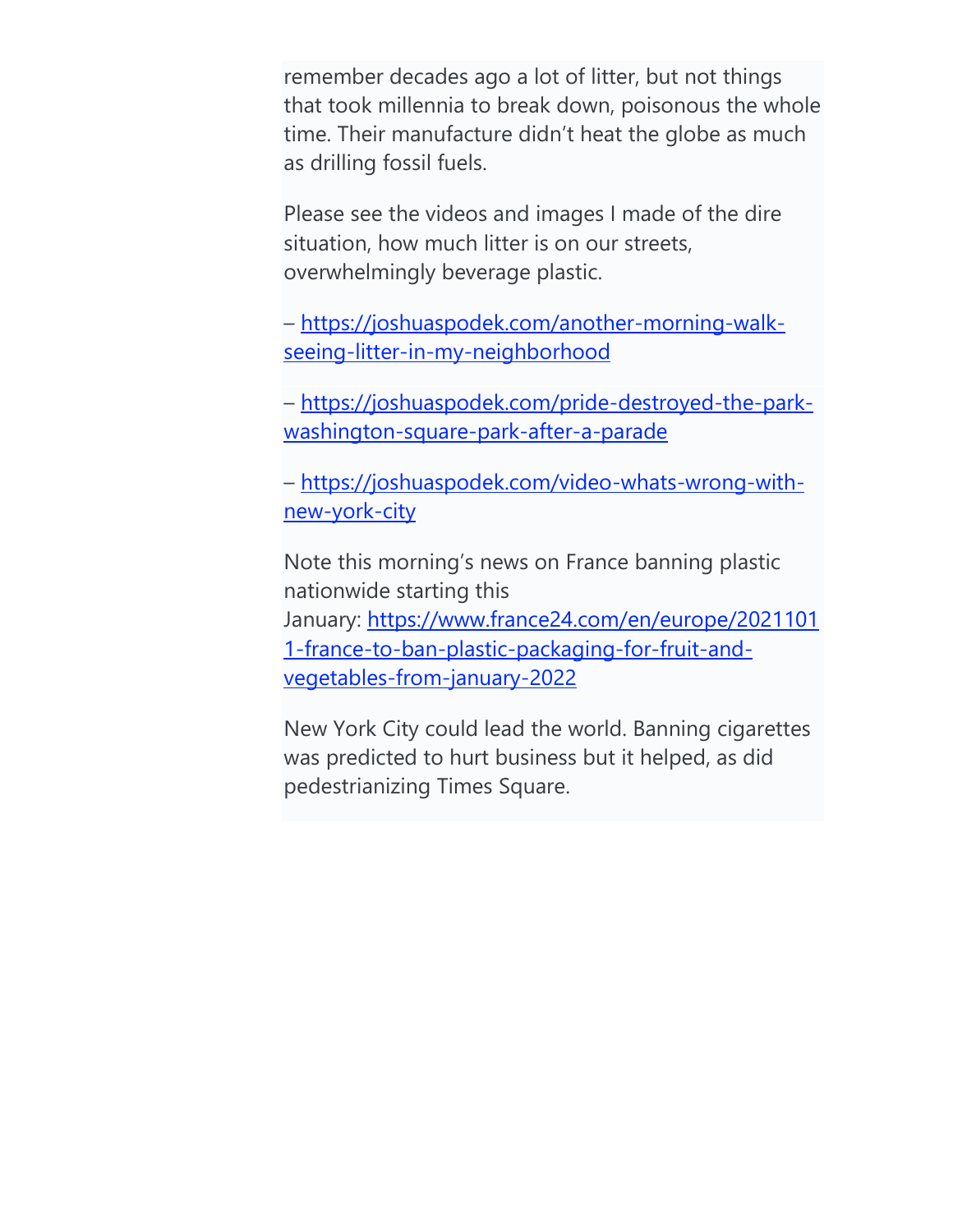Banning plastics will bring people to our home city to see its beauty, currently covered up with smelly, ratattracting plastic waste.

Comment added October 12, 2021 5:14pm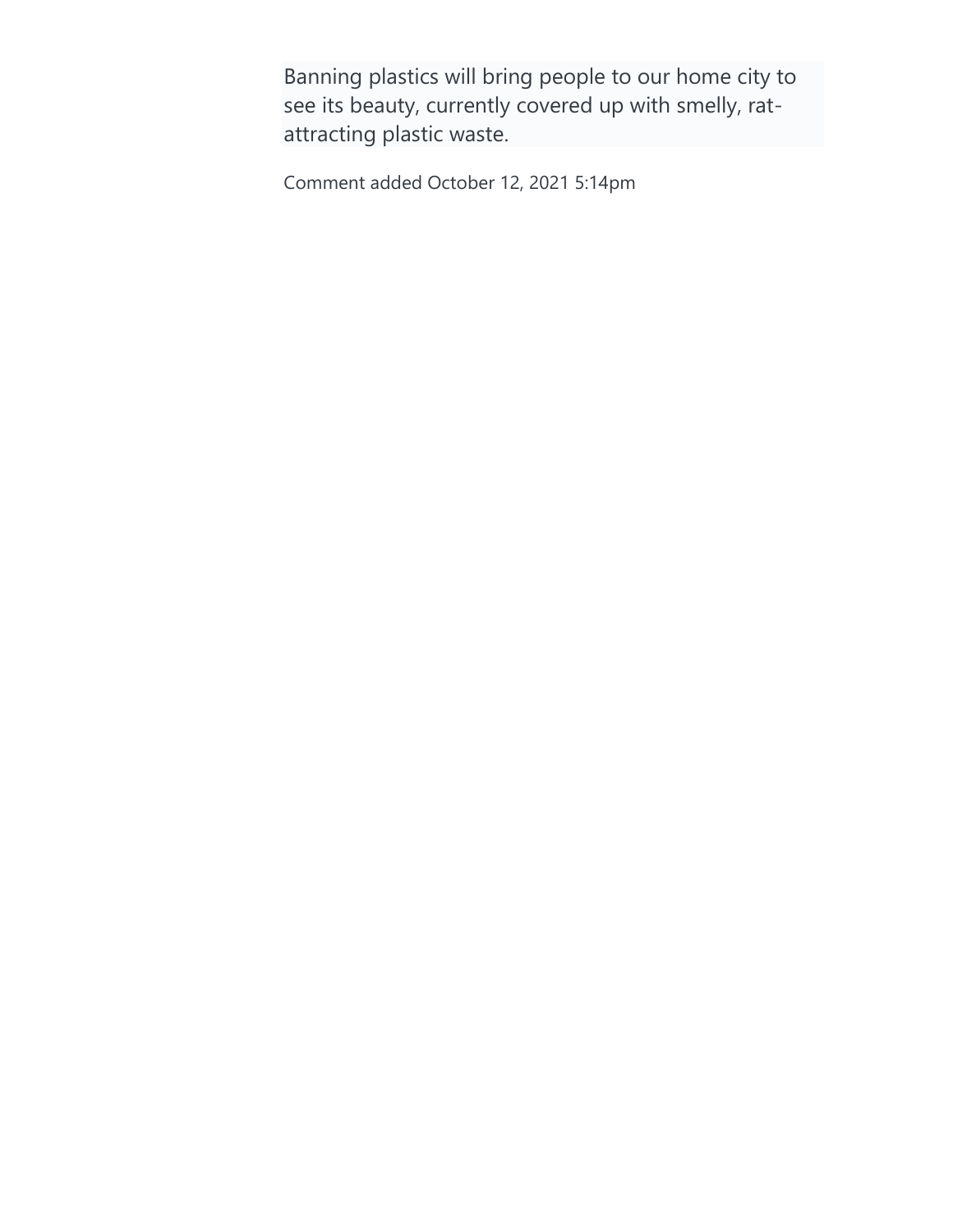#### NEW YORK CITY

#### DEPARTMENT OF CONSUMER AND WORKER PROTECTION

PUBLIC HEARING ON THE PROPOSED RULES

TO IMPLEMENT LOCAL LAW 64 OF 2021

Virtual Public Hearing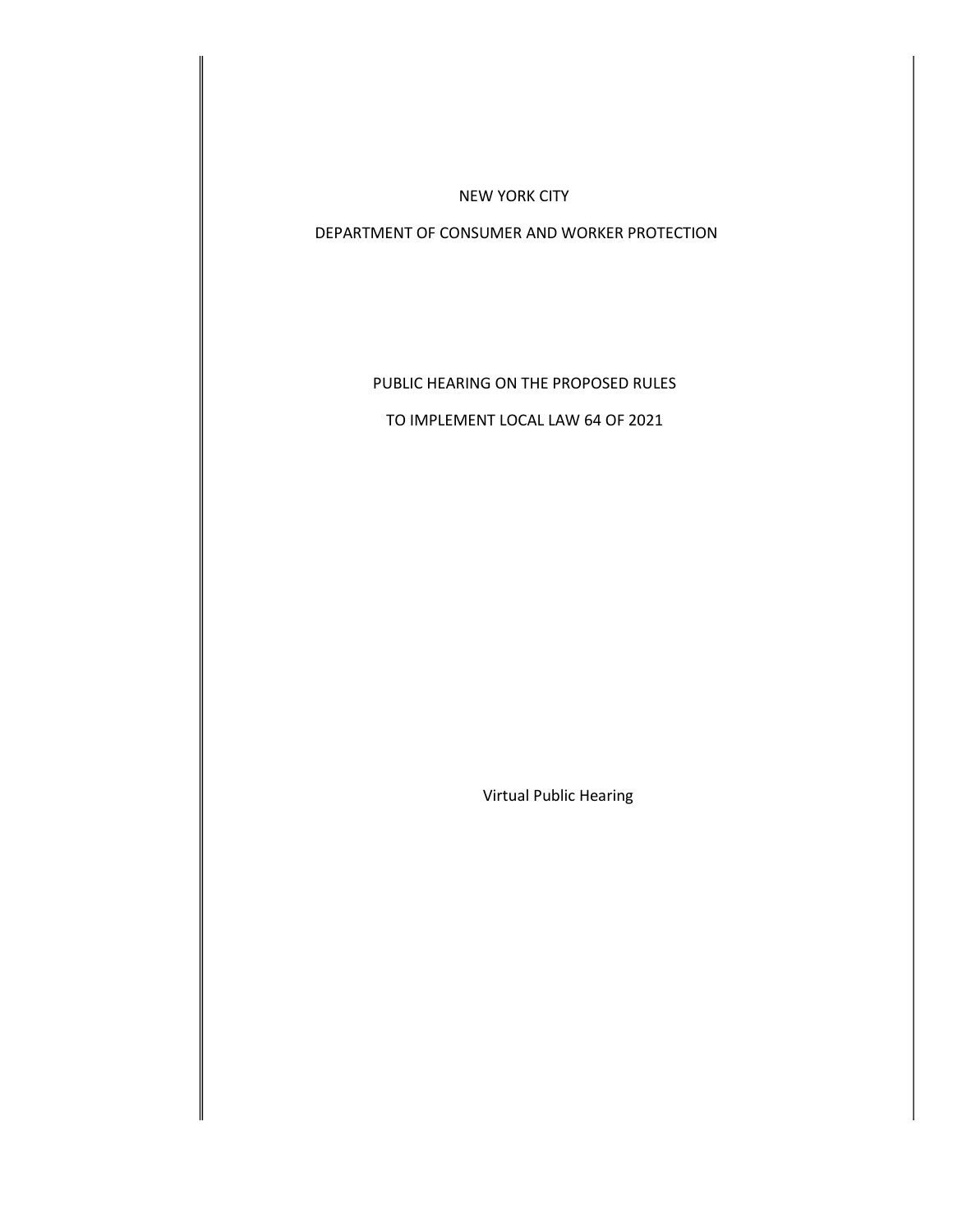| October 13, 2021                                 |    |
|--------------------------------------------------|----|
| <b>INDEX</b>                                     |    |
| Alexis Goldsmith,                                | 6  |
| <b>Beyond Plastics</b>                           |    |
| Kathleen Riley,                                  | 8  |
| New York City Government Affairs                 |    |
| Coordinator for the State Restaurant Association |    |
| Josh Spodeck,                                    | 12 |
| This Sustainable Life Podcast                    |    |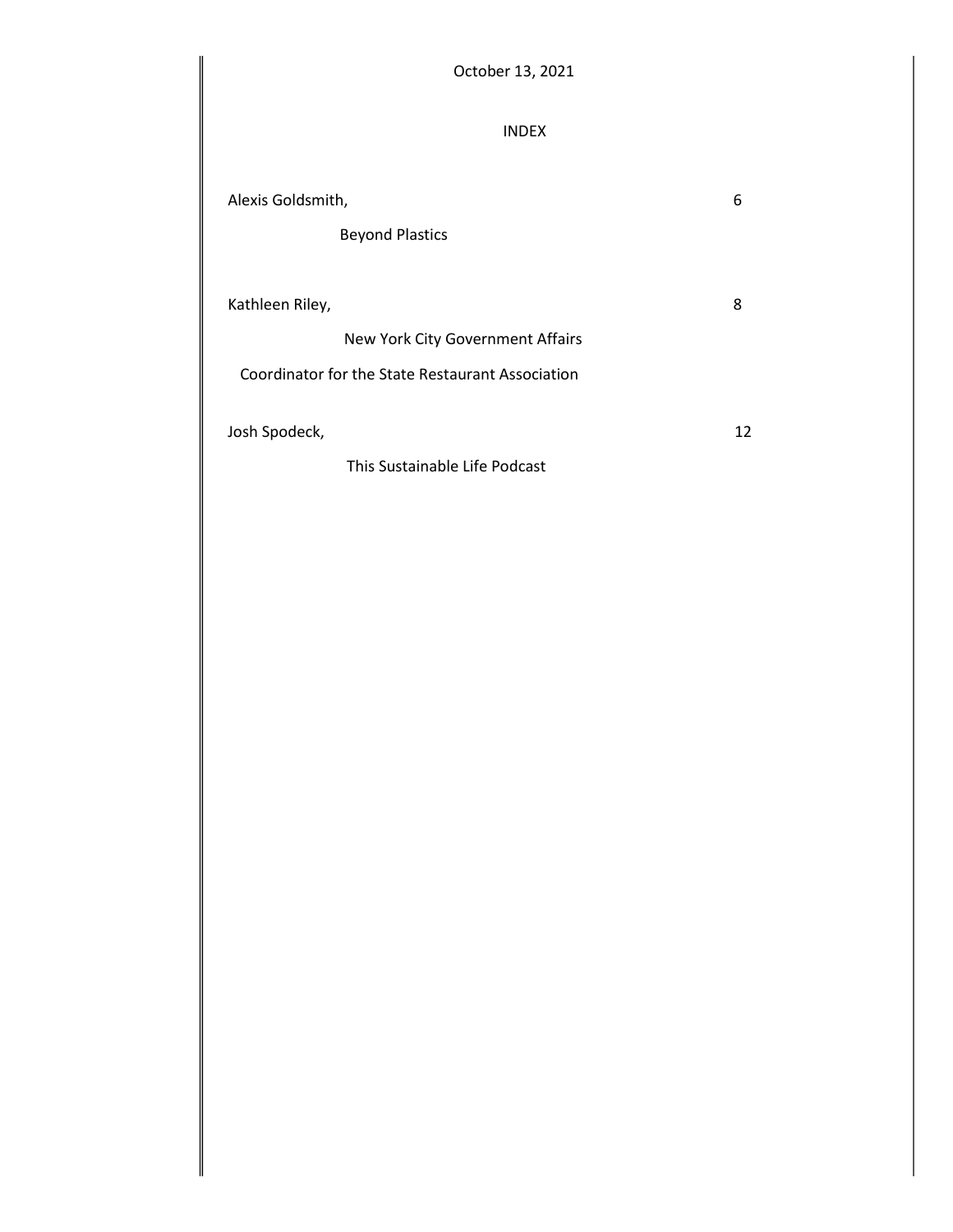| 1              |                            | MR. CHARLIE DRIVER: Hey, Alexis. You're from Beyond Plastics,          |
|----------------|----------------------------|------------------------------------------------------------------------|
| $\overline{2}$ | correct?                   |                                                                        |
|                |                            |                                                                        |
| 3              |                            | MS. ALEXIS GOLDSMITH: Yes, I am --                                     |
| 4              |                            | MR. DRIVER: Okay.                                                      |
| 5              |                            | [CROSSTALK]                                                            |
| 6              |                            | MS. GOLDSMITH: -- Judith couldn't come so she --                       |
| 7              |                            | [OFF MIC CONVERSATION]                                                 |
| 8              |                            | MS. GOLDSMITH: -- division --                                          |
| 9              |                            | MR. DRIVER: Alexis, I'm not sure if you're able to hear us, but you're |
| 10             | frozen right now.          |                                                                        |
| 11             |                            | [OFF MIC CONVERSATION]                                                 |
| 12             |                            | MR. DRIVER: We'll give her a second to see if she notices and rejoins. |
| 13             |                            | [OFF MIC CONVERSATION]                                                 |
| 14             |                            | [OFF THE RECORD]                                                       |
| 15             |                            | [ON THE RECORD]                                                        |
| 16             |                            | MR. DRIVER: Okay. So Alexis I assume is going to rejoin us in a sec.,  |
| 17             |                            | and then we'll get started. Thanks everyone for your patience.         |
| 18             |                            | MS. GOLDSMITH: My computer crashed. I don't know what's going on       |
| 19             | with it, but now I'm here. |                                                                        |
| 20             |                            | MR. DRIVER: Okay. Great. So you're going to be testifying, Alexis,     |
| 21             |                            | from Beyond Plastics, correct?                                         |
| 22             |                            | MS. GOLDSMITH: Yeah. Yeah.                                             |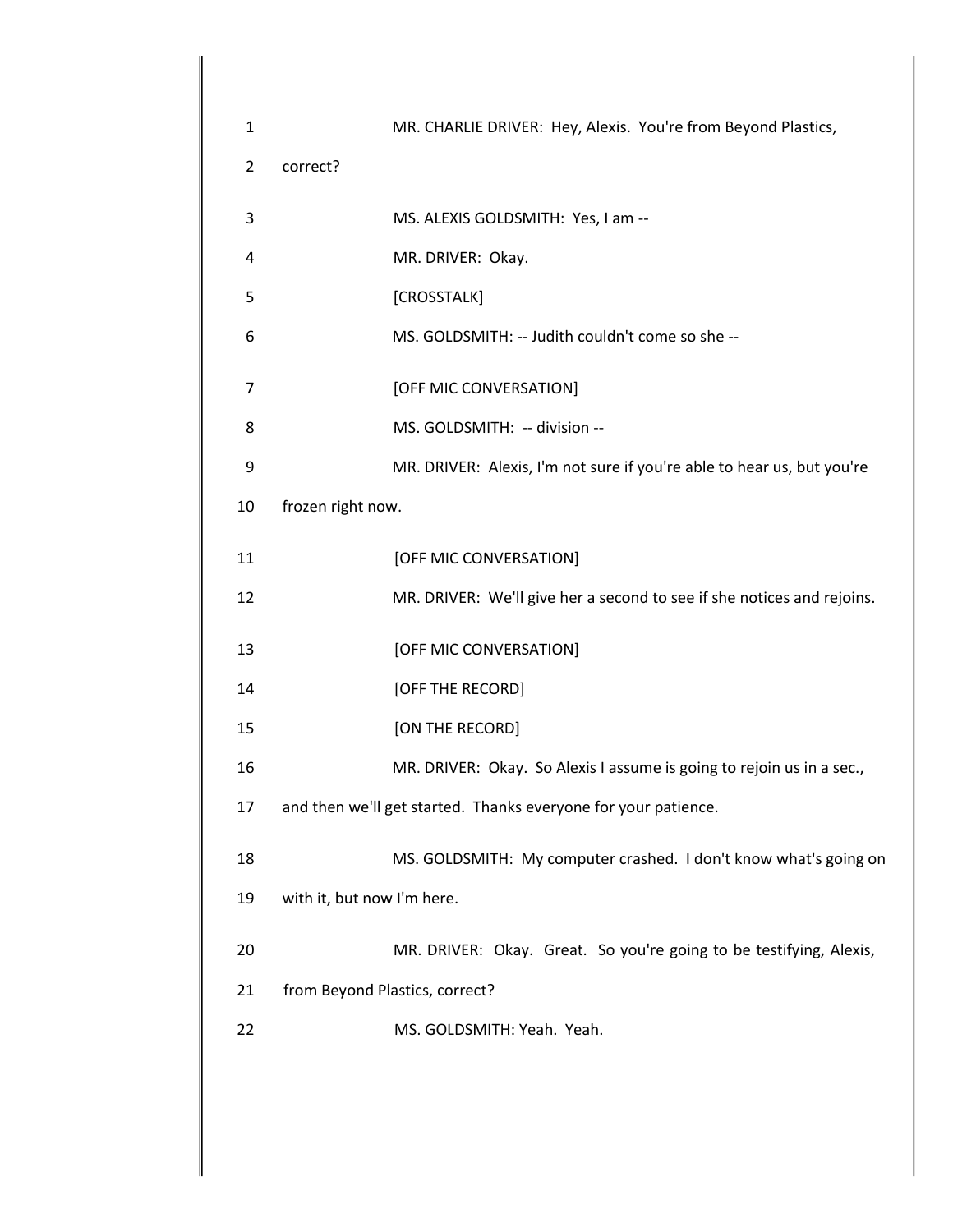MR. DRIVER: Okay. Great. I have you on the list already. You guys are at the top so. MS. GOLDSMITH: Oh, great. Thank you.

 MR. DRIVER: Great. And I see that Josh just joined the call. Josh, just send me a chat message, if you're interested in testifying so I can make you're on the list. Otherwise, I think we're going to get started here. So I, I just have to read some things just to get us underway.

 So good morning everyone. My name is Charlie Driver [phonetic]. I have been designated as the Hearing Officer for the Public Hearing of the Department of Consumer and Worker Protection on the proposed rules to implement Local Law 64 of 2021. This hearing is being by teleconference call. It is now 11:06 a.m. on Wednesday, October 13, 2021, and I am hereby convening the public hearing on this proposed rule.

 The proposed rule was published in the City record on September 13, 2021. The published notice and rules are available online on the NYC rules website as well as the department's website. The department has proposed these rules pursuant to the authority vested in the Commissioner of the Department of Consumer and Worker Protection by Sections 1043 and 2203(F) of the New York City Charter and Local Law 64 of 2021.

 This hearing affords the public the opportunity to comment on all aspects of the rules the department has proposed. The department will carefully review all testimony and written comments received at this hearing and will give due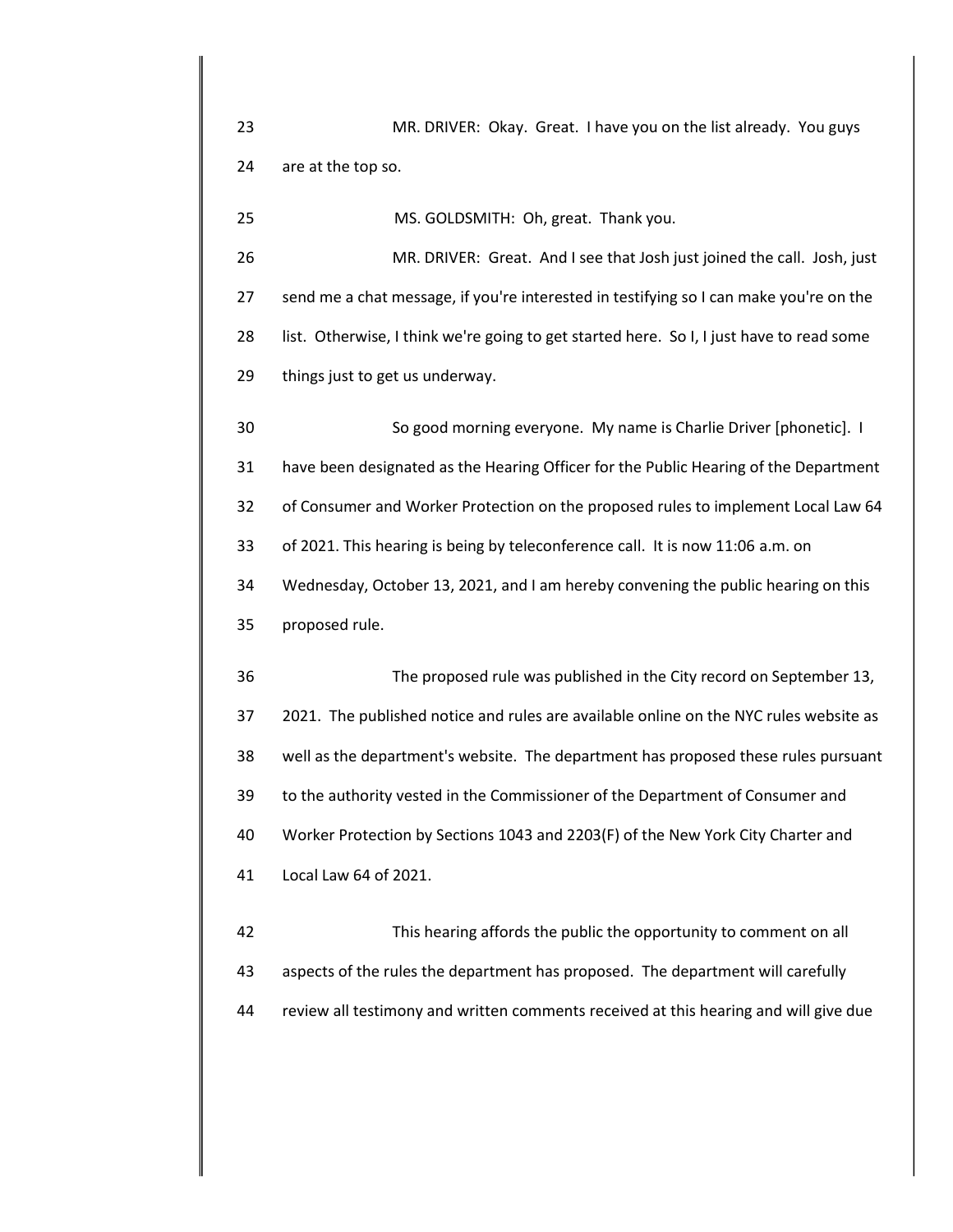weight and consideration to proposals and recommendations that are submitted for the record of this hearing.

 To ensure that everyone is see- seeking to testify will have an opportunity to do so I ask that we follow all of the following ground rules. During the hearing, all participants should give due respect and consideration to the folks offering their testif, testimony. Please make sure to mute your microphone if you are not speaking. Each witness will have a maximum of three minutes to provide oral testimony. If your comments take thre-, longer than three minutes, please synthesize your oral testimony and leave a written copy for the record. I will be timing your remarks, and I will try to DM you a warning when you have around 30 seconds remaining. I'm not going to cut you off exactly at three minutes, but if you start going into, you know, the four minute territory, I will let you know. And then unlike the limit on time for oral testimony, there is no limit on the number of pages you can submit as written testimony or as documents for the record. The written su- submission will be made part of the public record. You can e-mail rulecomements@DCA.NYC.GOV. With those comments, you can also e-mail me directly, my e-mail is in the chat.

 And so now, just before we begin, I just want to check everyone is muted. Great. Thank you. And I'm going to start out by calling in the first witness to offer testimony. That would be Alexis Goldsmith [phonetic] from Beyond Plastics.

 MS. GOLDSMITH: Hi. Thank you for having this hearing today. This hearing is pretty straightforward. One of the most straightforward hearings, I have ever been to, and I would just like to say we applaud the, the New York City Council for adopting this rule and for their proposed enforcement.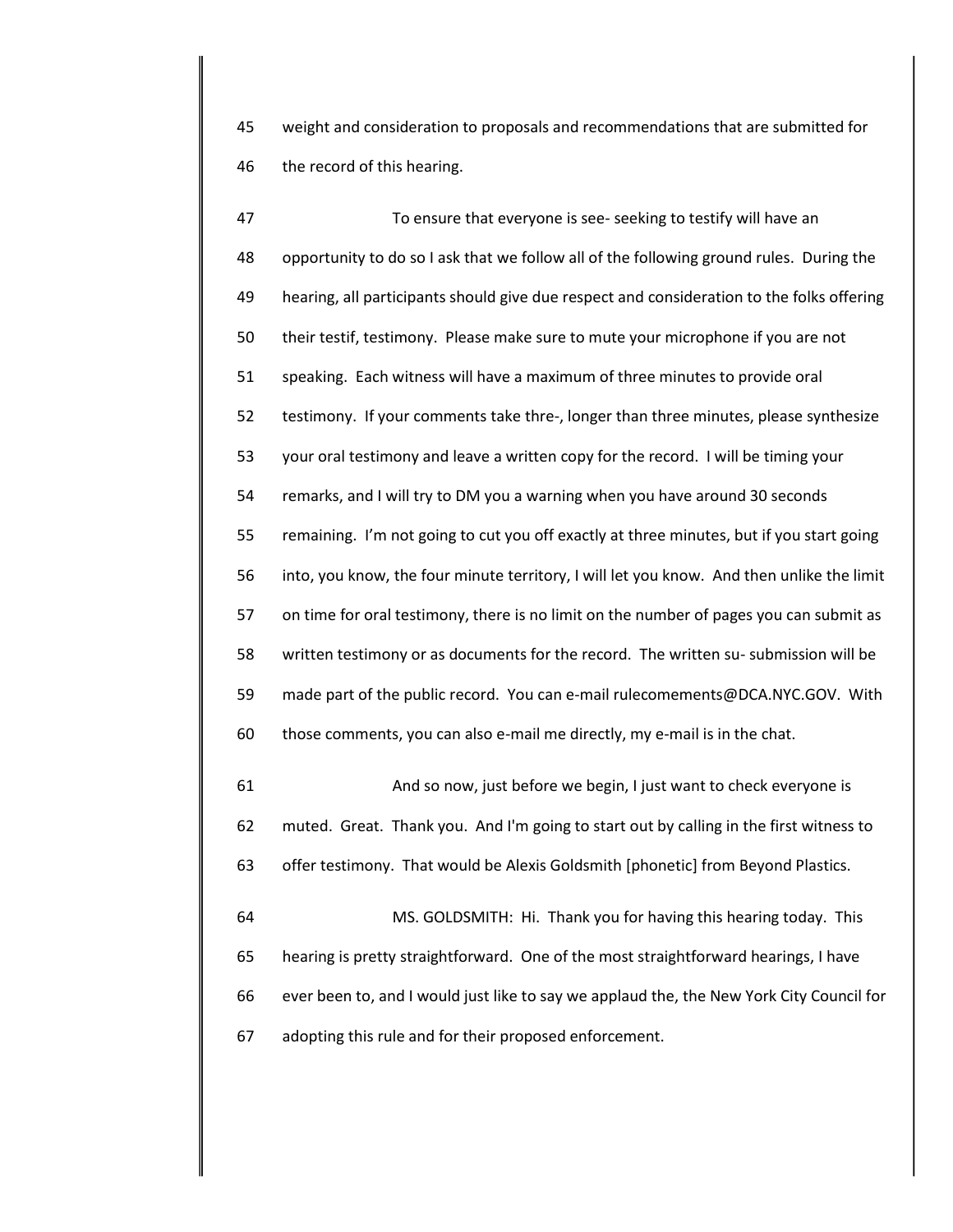| 68 | So regarding the fee and penalty schedule, I think that as written in                     |
|----|-------------------------------------------------------------------------------------------|
| 69 | the law, the -- it's appropriate. Beyond Plastics would have liked to have seen a higher  |
| 70 | penalty, especially for large consumer brands and large ro-, retailers that maybe are     |
| 71 | giving out much -- many more straws than say the, the bodega. I -- we encourage a         |
| 72 | really robust education and enforcement that this rule is going into effect. We           |
| 73 | definitely want to avoid what has happened with the bag ban where the -- it was           |
| 74 | unclear what the rules were, it was unclear when it was being enforced and what the       |
| 75 | penalties were leading to many retailers continuing to give out, out plastic bags. So I   |
| 76 | think that education and awareness needs to be a really strong, and also the              |
| 77 | enforcement needs to be really strong so when we see violations of the single-use         |
| 78 | beverage plastics, there needs to be penalties and it needs to be nipped in the bud,      |
| 79 | basically. But as far as the penalty schedule goes, it's appropriate as what's written in |
| 80 | the law, and it's, it's pretty straightforward food service establishments may not give   |
| 81 | customers a single-use plastic beverage straw, stirrer or splash guard unless the         |
| 82 | customer specifically requests one.                                                       |
| 83 | And I know Beyond Plastics had a question about whether schools                           |
| 84 | were included in this law, and we certainly need clarification. We believe that schools   |
| 85 | are included in this law, so that needs to be clarified and included in the education and |
| 86 | outreach, so. Thank you so much.                                                          |
|    |                                                                                           |

87 MR. DRIVER: Alright. Thank you so much Alexis. I really appreciate it. And again, feel free, if you have any written testimony or inversion of this oral 89 testimony, you can e-mail that to us so we have it. But again, no need to do that if you don't want to.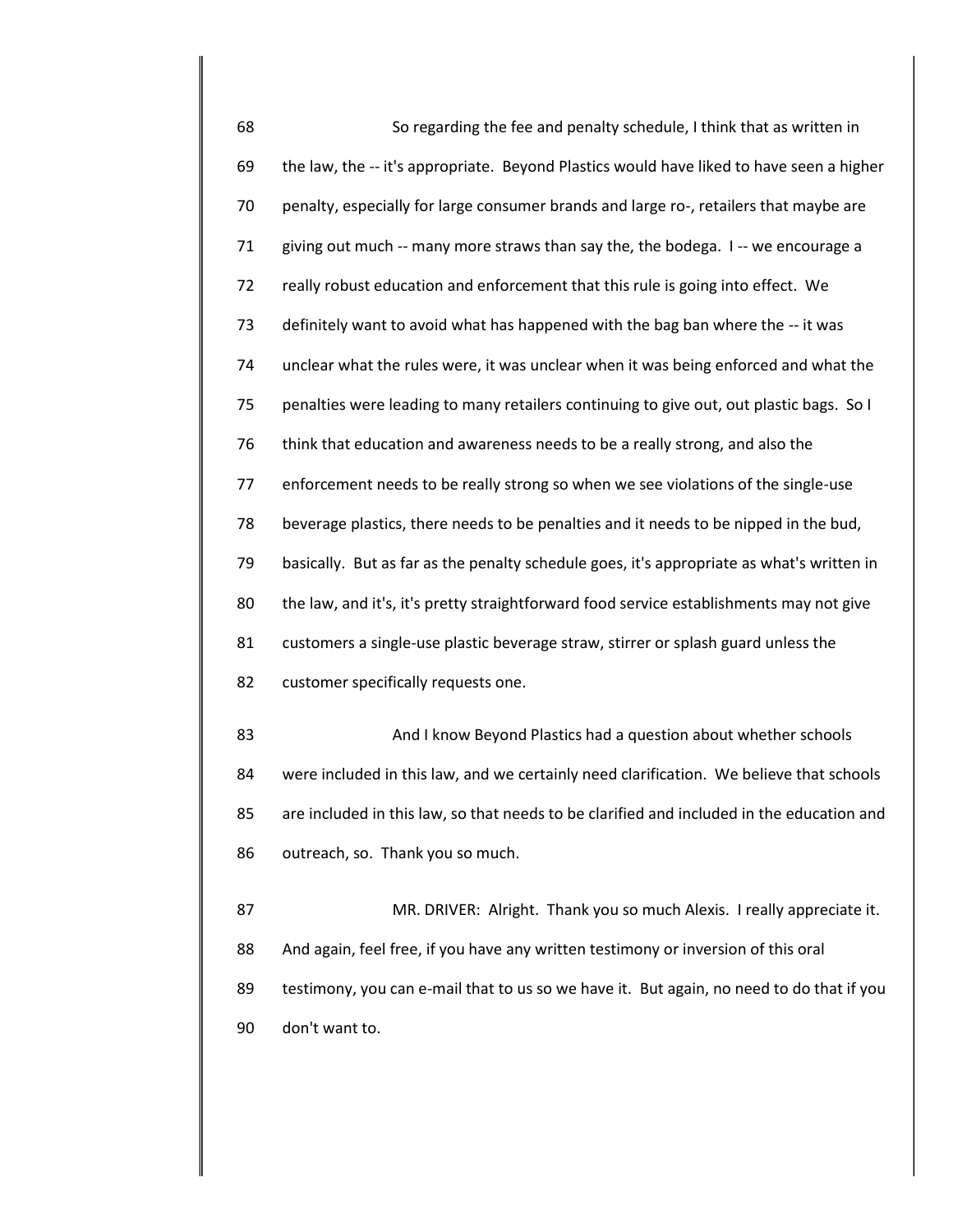| 91  | Okay. Great. Next up, we have, let me just check my chat. Great.                         |
|-----|------------------------------------------------------------------------------------------|
| 92  | Next up Kathleen Riley [phonetic] from New York State Restaurant Association.            |
| 93  | MS. KATHLEEN RILEY: Hi, everyone. My name is Kathleen Riley. I'm                         |
| 94  | the New York City Government Affairs Coordinator for the State Restaurant                |
| 95  | Association. We're a trade group representing food and beverage establishment in         |
| 96  | the city and state. Our restaurant industry membership has been very impacted by         |
| 97  | the COVID-19 pandemic, and I'm here today to express some concerns of the                |
| 98  | proposed penalty schedule for violations of Local Law 64 of 2021.                        |
| 99  | Enforcement following this penalty schedule would be overly punitive                     |
| 100 | in the context of COVID-19. It would be poorly timed for operators trying to scale up    |
| 101 | purchasing of alternatives to the bl-, banned plastics, and it would also run counter to |
| 102 | the commendable recent city efforts to shift towards education-based enforcement.        |
| 103 | When Interim 936A passed in May 2021, it looks like New York City                        |
| 104 | had finally rounded the corner on COVID-19 and restaurants would be able to recover      |
| 105 | unimpeded moving forward, but since then, evidence has suggested restaurants are in      |
| 106 | a worse position that anticipated. In a recent survey done by our partners at the        |
| 107 | National Restaurant Association, restaurants in New York were reported the following     |
| 108 | stats: 71 percent of operators have a lower sales volume in August 2021 then August      |
| 109 | 2019; 62 percent of operators report worse business conditions than even three           |
| 110 | months ago; and most operators are predicting a very long road ahead in the return to    |
| 111 | normal business conditions. So 20 percent said it would take 7 to 12 months, 49          |
| 112 | percent predict more than a year, and 18 percent say it will never happen. These         |
| 113 | struggling operators cannot afford to be charged hundreds of dollars in penalties.       |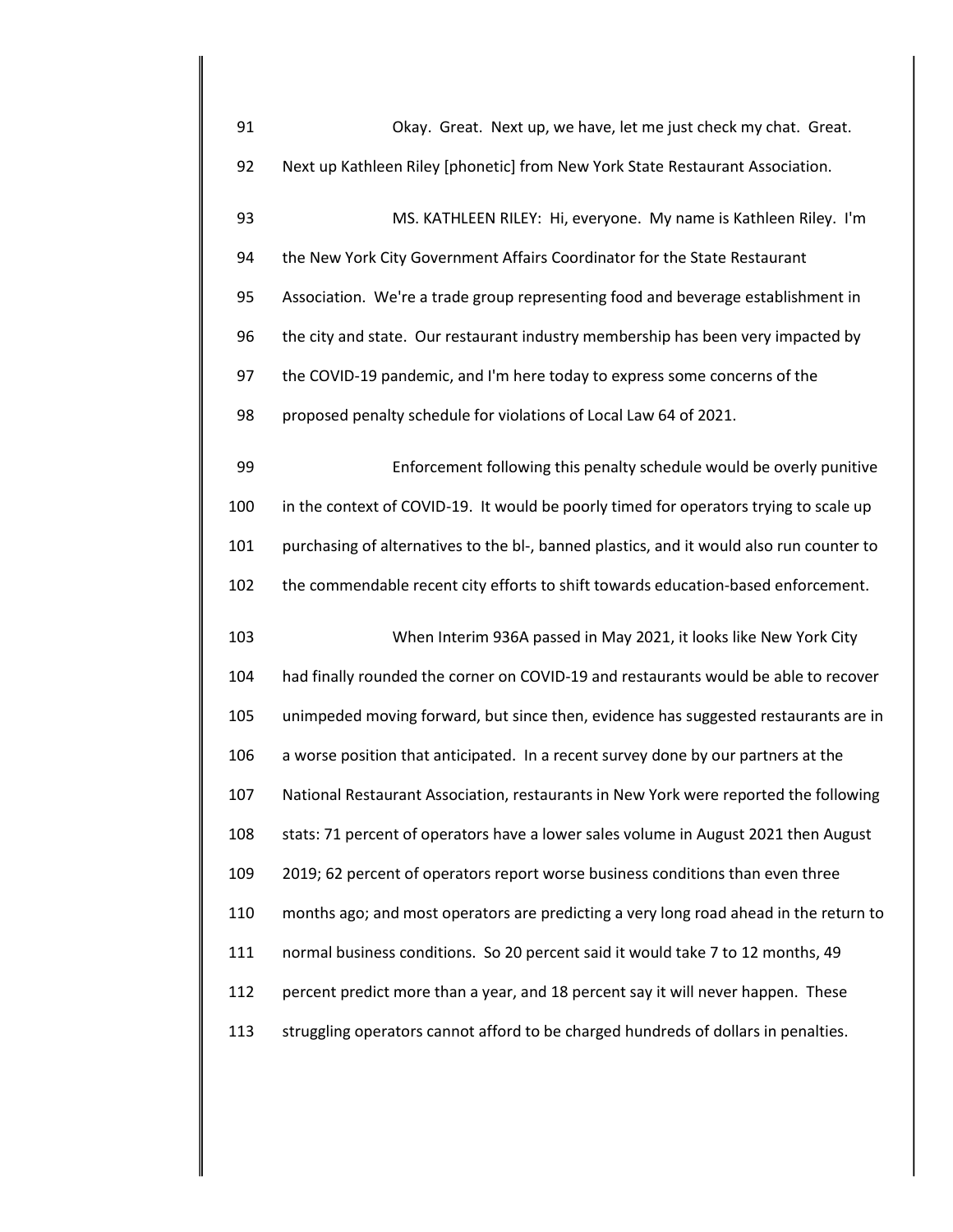- Knowing the uncertain of precarious financial position, the other
- central issue with enforcing the prohibition on plastic straws, stirrers, and splash
- sticks, it's actually the time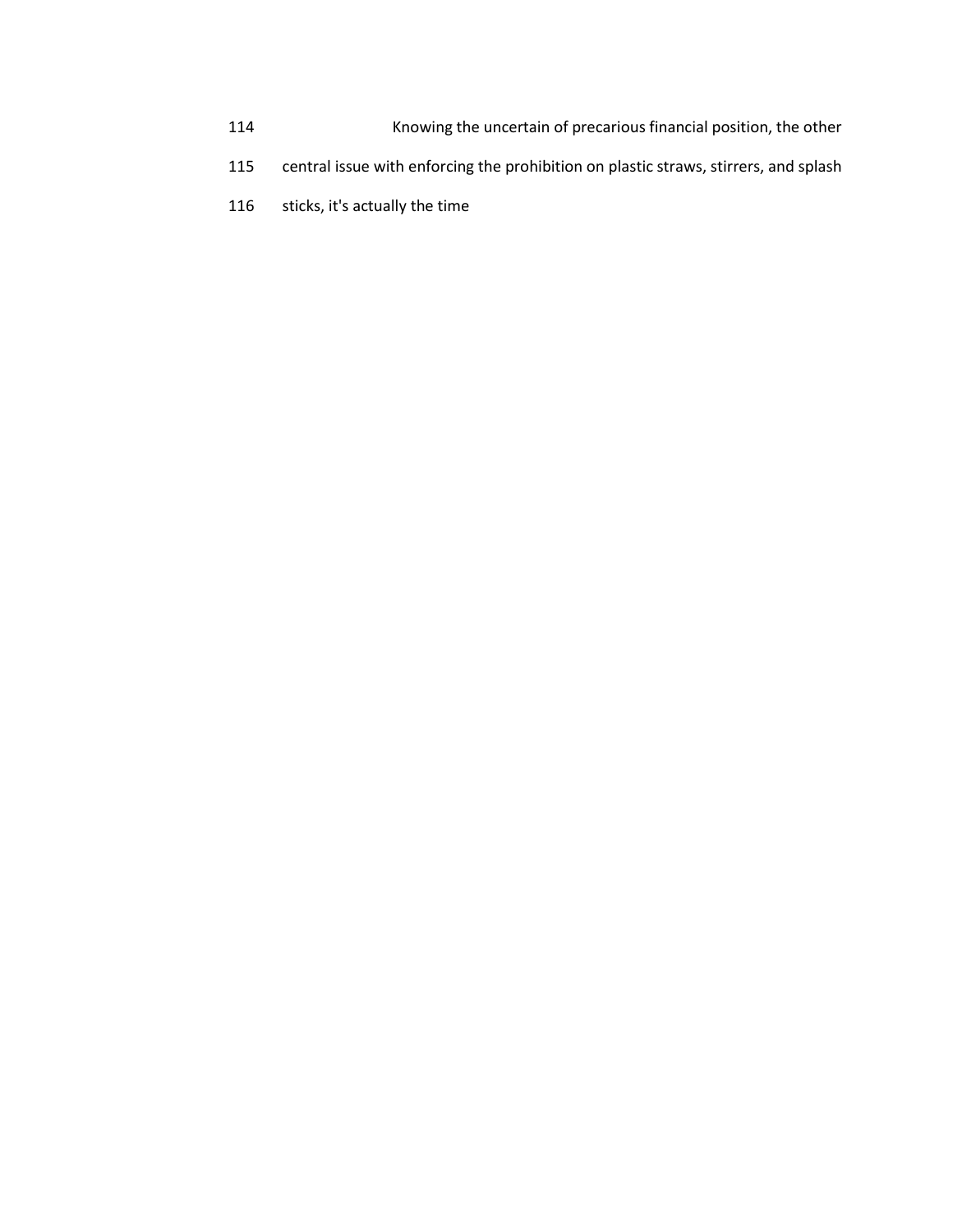frame for business to develop or purchase alternatives to the plastic materials. For example, one operator with multiple locations has informed us that there biggest delay is finding an alternative to plastic splash sticks which are fully banned by this law. Safety reasons the carry out and delivery hot beverages really do need something blocking an opening in the lid of the cup, but apparently making splash sticks out of non-plastic materials is not really feasible. So instead, the restaurant group is working to buy alternative lids that open and close, like have a cap that recloses over the drinking opening; however, finding the right product and scaling up purchasing takes time and the operator does not anticipate having their locations fully stocked for at least six or seven months. And this dynamic is especially concerning given the ambiguous language of the Local Law 64 which states such departments shall not issue notice of violation, but do a warning for any first violation that occurs before November 2022 -- November 1, 2022. We believe the intention of the language is to provide a grace period for restaurant to transitions to alternative straws, stirrers and splash sticks, however, we're concerned the restaurants will be inspected multiple times in quick succession and be issued a warning followed by first and second violations before they have a chance to scale up their purchasing of alternative materials. We're concerned that the proposed rules don't adequately, adequately address that problem.

 Furthermore, the language of Local Law 64 pledges that the department shall provide information about available compostable single use beverage splash sticks, beverage stirrers, and beverage straws on its website. At this time, we've been unable to find that information listed online, and until such a time as the department is able to refer restaurant operators to available alternatives at scale,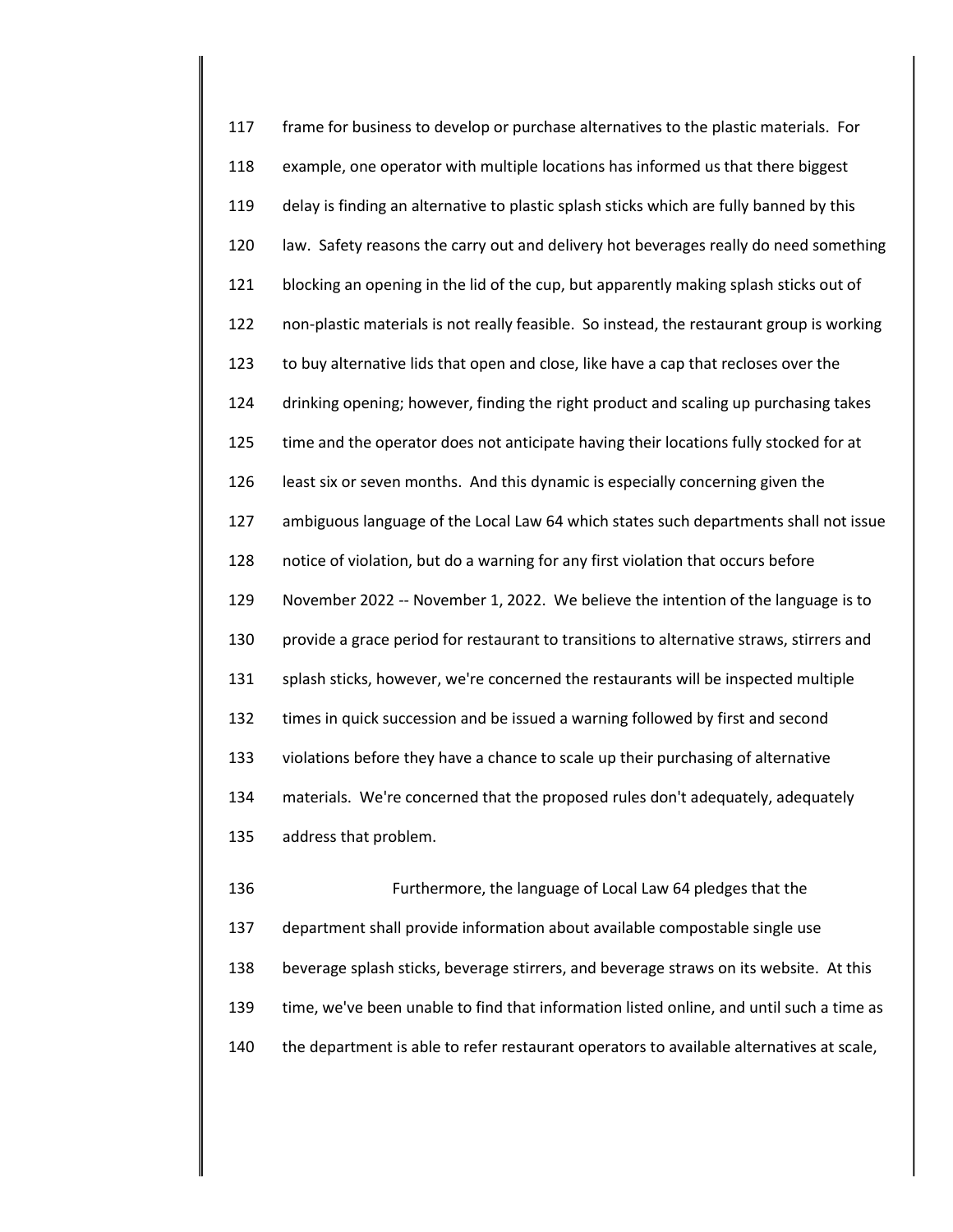it seems inappropriate to penalize restaurants for being unable to procure those materials for themselves.

 The City has also tak-, recently taken commendable action with Local Law 80 of 2021 which reduced city fines and fees where appropriate, especially in cases where the public is not in immediate danger. In those cases, cure periods are the more appropriate course of action, and we would advocate for Local Law 64 also being enforced in education-focused manner. Thank you so much. I'd be happy to answer any questions, but those are, those are our main concerns with the enforcement moving forward.

 MR. DRIVER: Alright. Well thank you for sharing that Kathleen. I don't think we have any questions right now, but we do have your testimony. Again, if you have a longer version, you can feel free to e-mail that to us so we can incorporate that into the record as well. Great.

Next up we have Josh Spodeck [phonetic].

 MR. JOSH SPODECK: Hi, I hope everyone can hear me okay. So I, I host This Sustainable Life podcast which is a pretty prominent podcast in sustainability. I'd have Eric Adams [phonetic], Kathleen Garcia [phonetic], and a bunch of bra-, and a bunch of other New York City and New York State politicians on the podcast. I'm also a New York City resident since the 1980s and I've seen the ebbs and flows of litter in, in the streets of the City, and this is -- I -- and on top of that I'm pretty active myself, I pick up litter every day, and I have since 2017. And the explosion of plastic and litter since the pandemic is, is, is historic, and while there have been times when there have been litter in the past it's never been this plastic stuff that we'll endure for hundreds to maybe thousands of years and being poisonous the whole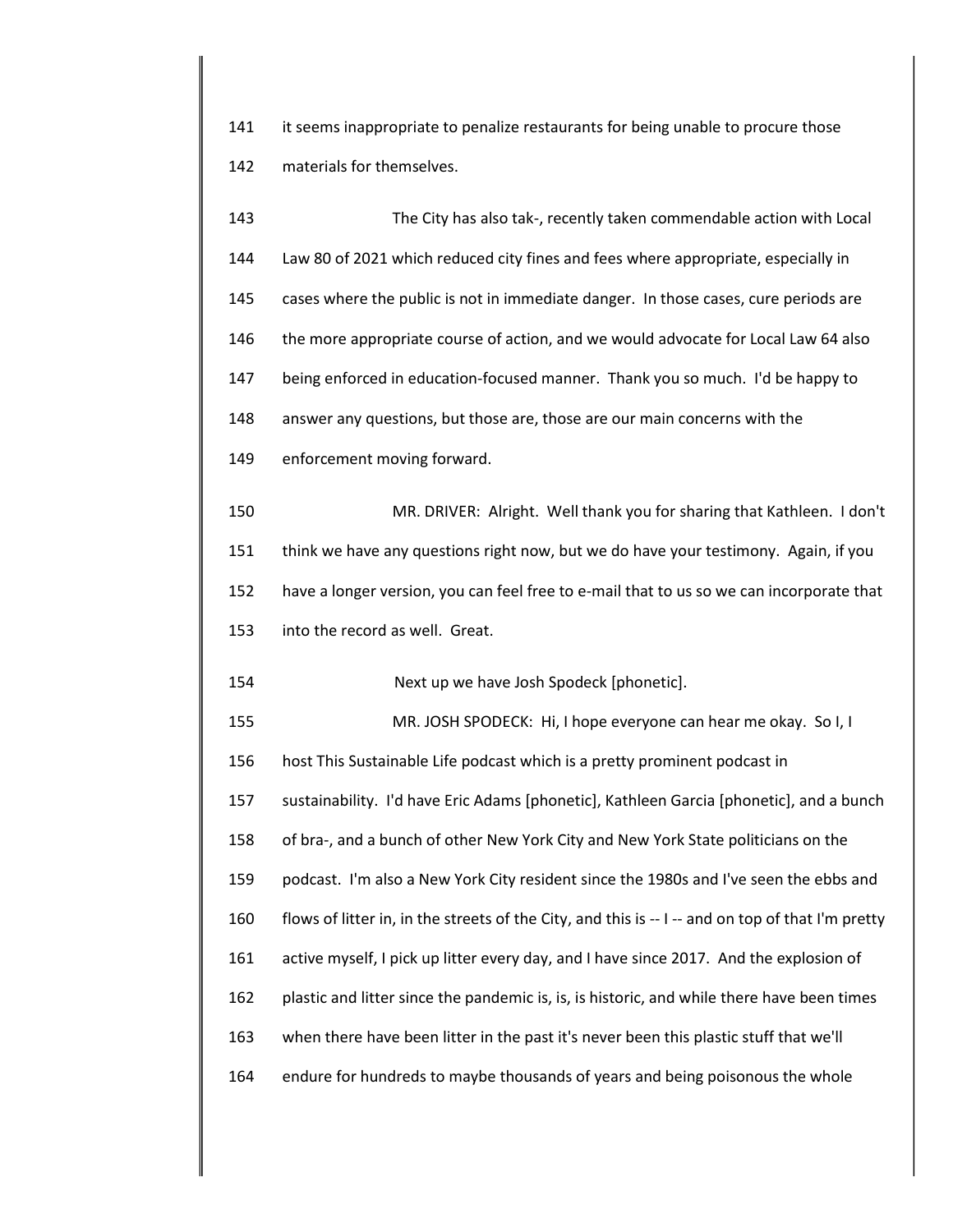| 165 | time. And most of it is packaging for food, and you know, just the other day France      |
|-----|------------------------------------------------------------------------------------------|
| 166 | banned plast-, I mean many countries and cities have banned plastic outright of aa       |
| 167 | single-use stuff. New York City is way behind in terms of global precedent. We're just   |
| 168 | lagging, and we're paying a price for it in terms of our health, in terms of rats, and   |
| 169 | things like that. I don't know if I -- can I share a screen?                             |
| 170 | MR. DRIVER: Screensharing will not really be incorporated --                             |
| 171 | MR. SPODECK: No?                                                                         |
| 172 | MR. DRIVER: -- into the record here. Sorry.                                              |
| 173 | MR. SPODECK: Okay. In -- and I, I submitted some testimony on the                        |
| 174 | website before with three links to pages of images of what our city streets look like    |
| 175 | today, and it is disgusting. It's unhealthy. It smells. And to suggest that restaurants  |
| 176 | can't do what humans have done for centuries to thousands of years of drink coffee       |
| 177 | without plastic is ludicrous. Of course, we can. And the most effective way to get       |
| 178 | them to do it is to say we have to do it, and we have to do what we've done for          |
| 179 | hundreds to thousands of years. So as a, as a member of the media, as a New York City    |
| 180 | resident, as an active person in trying to clean up this mess, this is not a sanitation  |
| 181 | issue by the way. There's no sanitation iss-, department in the world that can keep up   |
| 182 | with the amount of plastic coming in. This is a too much supply issue, and it's          |
| 183 | unnecessary supply, and it's unhealthy. So I wanted to make sure that we're on record    |
| 184 | and I hope that we can ban the stuff and make the transition much faster -- oh, I do     |
| 185 | want to add one more thing. That about 20 years ago when the City was going to ban       |
| 186 | cigarettes, people said if we ban cigarettes, it's bad for business, people want to      |
| 187 | smoke when they drink, and they want to drink after work and if they can't do it here,   |
| 188 | they'll just go across the river to New Jersey. And two and half years later, New Jersey |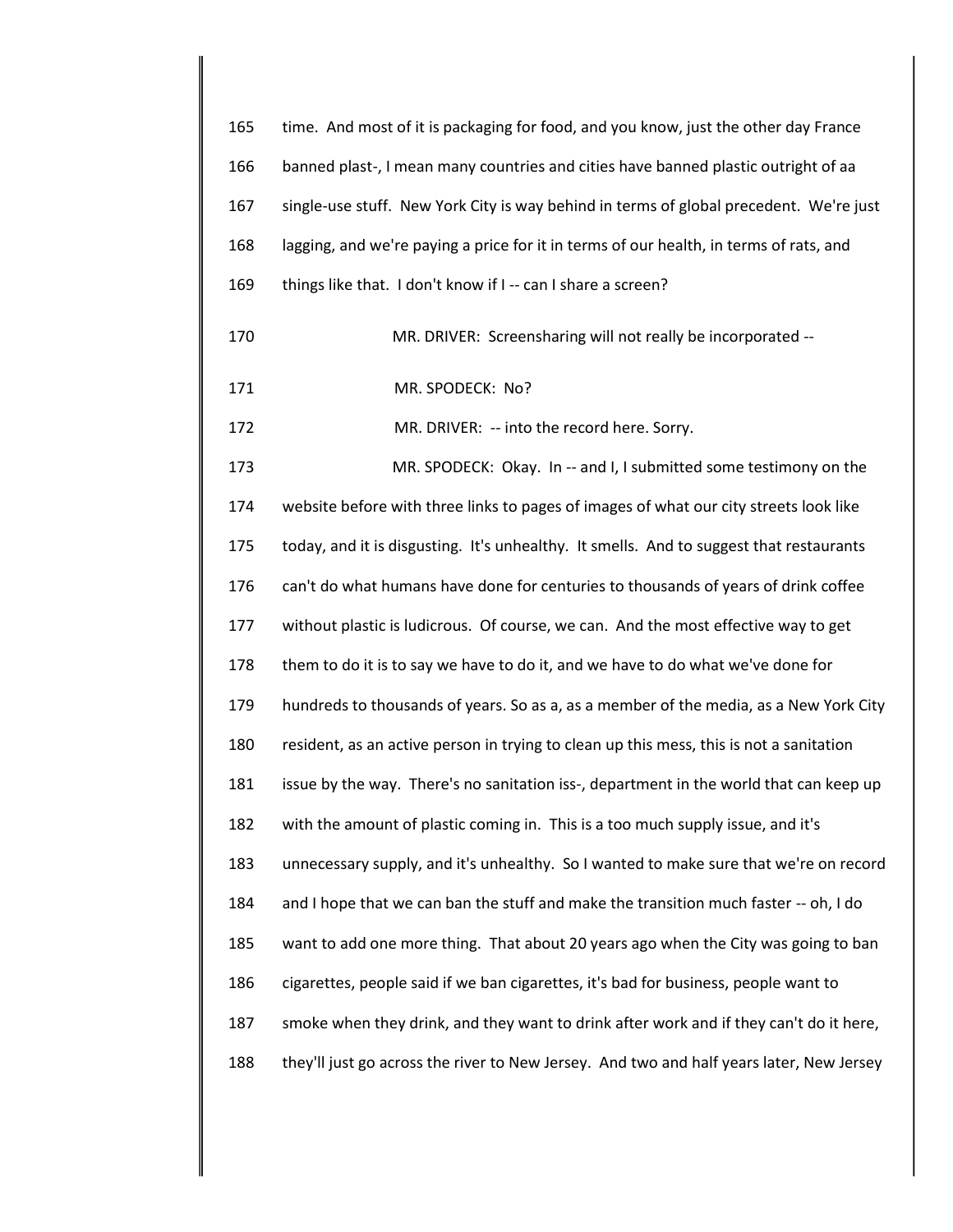| 189 | had to ban cigarettes because people came into to Manhattan to avoid the smoke in          |
|-----|--------------------------------------------------------------------------------------------|
| 190 | New Jersey. They didn't know what clean looked like, but when did they kn-, when           |
| 191 | they experienced it, they said this is what we prefer. And we've lost a sense of what a    |
| 192 | ci-, clean streets could look like, but this is going to be good for business. People will |
| 193 | come here more and spend more time and enjoy more healthy food after the ban and           |
| 194 | after we decrease the supply of this litter. Thank you.                                    |
| 195 | MR. DRIVER: Okay. Thank you so much, Josh.                                                 |
| 196 | Really appreciate it.                                                                      |
| 197 | MR. SPODECK: Mm-hmm.                                                                       |
| 198 | MR. DRIVER: So okay. That's everyone who I                                                 |
| 199 | have on my list in terms of testimony. If you are on this call, and you would like to      |
| 200 | offer testimony, and I haven't had you sort of my list to go, oh, wait, we have someone    |
| 201 | else in the waiting room. Let in. So let me just -- Mike Ellsie [phonetic], this is        |
| 202 | Charlie from the Department of Consumer and Worker Protection. I'm wondering if            |
| 203 | you're here to just listen in or here to offer testimony, if you could let me know if      |
| 204 | you're interested in offering testimony, you can kind of go straight away.                 |
| 205 | If we don't have anyone who is going to                                                    |
| 206 | offer further testimony at this time, for the rec-, just so everyone knows the way this    |
| 207 | works is I will leave the zoom open for the next 40 or so minutes until, until we hit      |
| 208 | noon to see if anyone else comes through late intending to offer any testimony. So         |
| 209 | you can feel free to, you know, camera off, and just wait here. If you've offered          |
| 210 | testimony and you know, you, you, have something to go to or aren't interested in          |
| 211 | seeing if there's any more testimony available, you can feel free to leave the zoom call,  |
| 212 | but that's basically how this would proceed.                                               |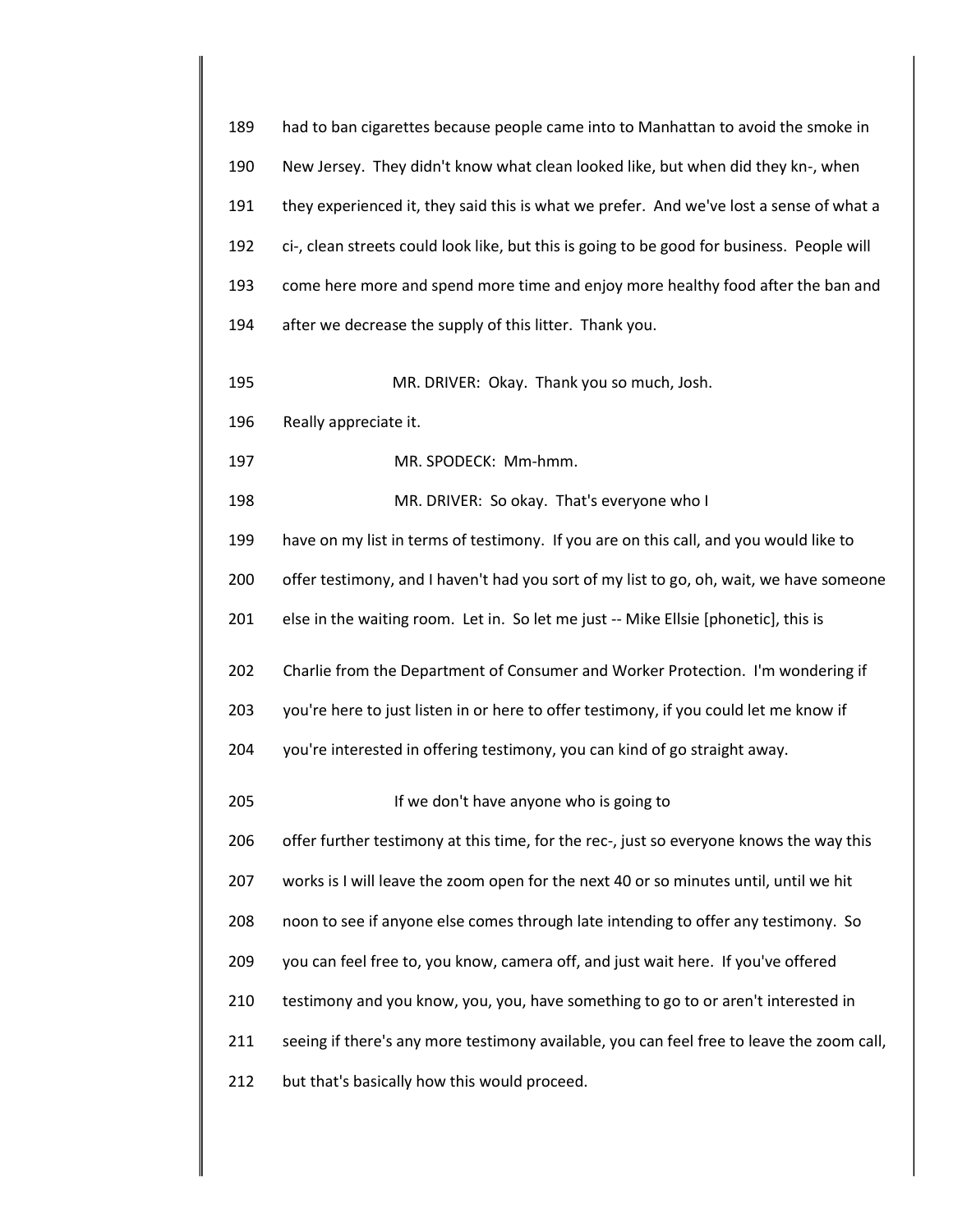| 213 | MS. GOLDSMITH: Thank you so much, Charlie.                                                |
|-----|-------------------------------------------------------------------------------------------|
| 214 | MR. SPODECK: Thank you.                                                                   |
| 215 | MR. DRIVER: Yeah, my pleasure. Thank you                                                  |
| 216 | all for coming.                                                                           |
| 217 | MS. RILEY: Thank you all.                                                                 |
| 218 | MS. GOLDSMITH: Thank you.                                                                 |
| 219 | MR. DRIVER: Okay, folks. It's now 12:00                                                   |
| 220 | p.m. So we're going to be ending this hearing. I didn't have anyone else come             |
| 221 | through who was interested in offering more testimony. So thank you for attending         |
| 222 | for those of you who testified, thank you for testifying. We're going to take all of this |
| 223 | back. We're going to review the testimony and the, the opinions, and we will              |
| 224 | promulgate our finalized rule at some point in the future taking everything into          |
| 225 | account. So have, have a great rest, rest of your Wednesday and thanks again for          |
| 226 | attending.                                                                                |
| 227 |                                                                                           |
| 228 |                                                                                           |
| 229 |                                                                                           |
| 230 |                                                                                           |
| 231 |                                                                                           |
| 232 |                                                                                           |
|     |                                                                                           |
|     |                                                                                           |